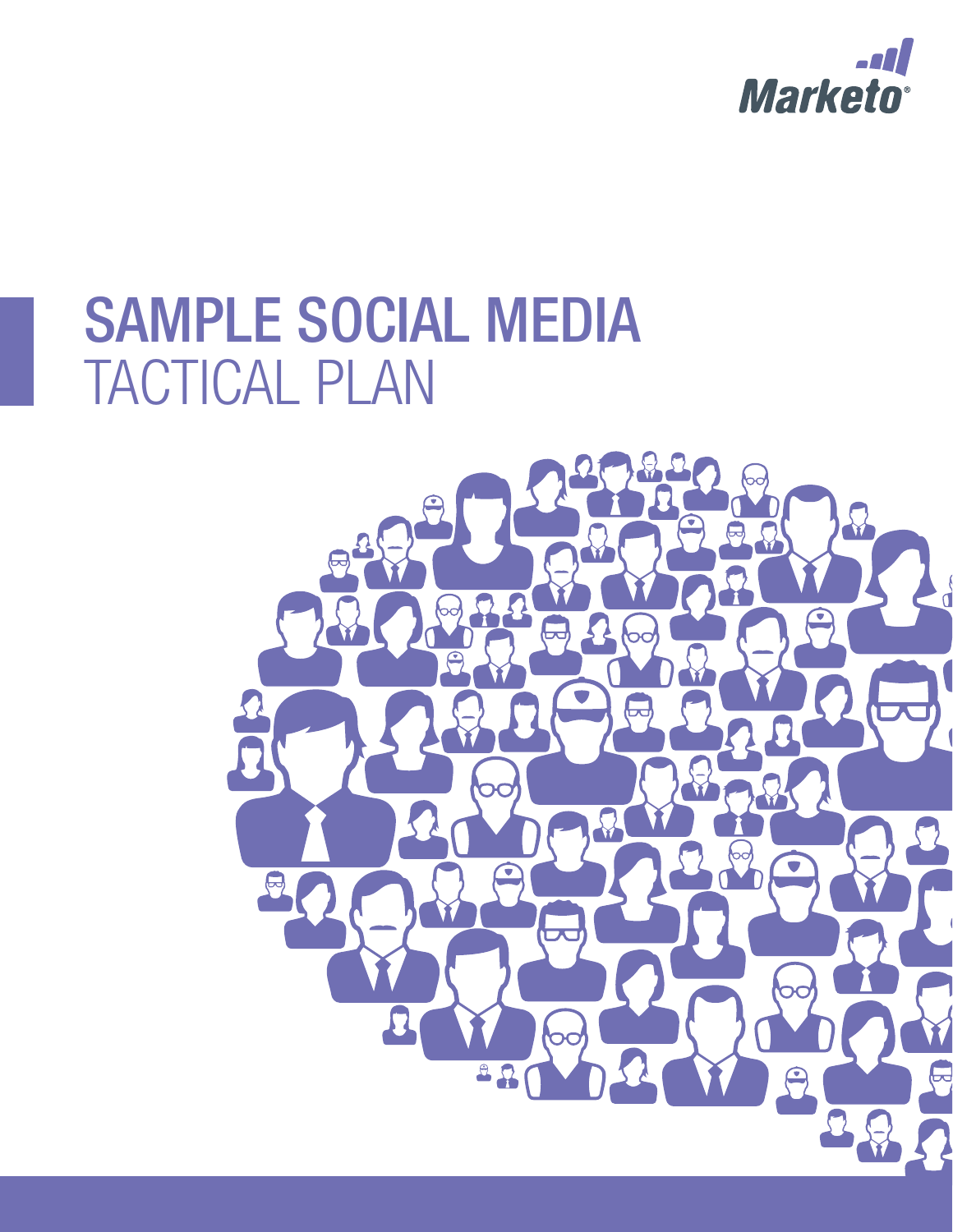

# SOCIAL MEDIA TACTICAL PLAN

This plan includes the tactical objectives to be used to accomplish the following social media goals:

- 1. Increase inbound leads at a low cost
- 2. Expand reach of thought leadership content
- 3. Engage and excite influencers
- 4. Better understand, identify, and engage potential buyers
- 5. Improve customer service and satisfaction
- 6. Enhance outbound campaign program effectiveness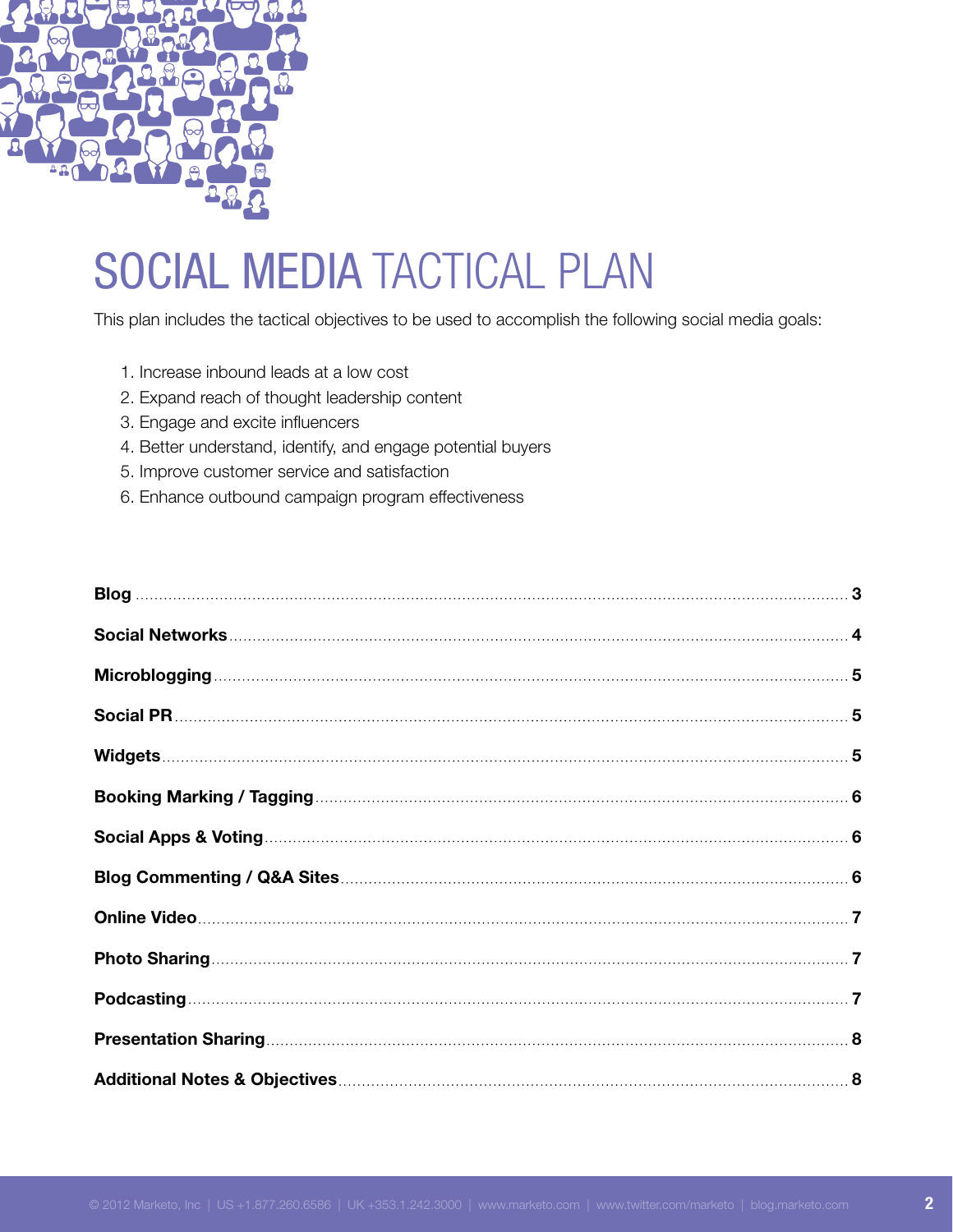### $BLOG - X$  hours daily/weekly/monthly

#### Short term objectives:

#### • Increase recognition

- − Insert actions to be taken here
- − Example: X number of posts
- − Blog publication schedule
- − Add RSS button
- − Include social share buttons

#### • Increase engagement

- − Insert actions to be taken here
- − Encourage comments, forum pages, etc.
- − Add social share buttons

#### Key Metrics:

- • Number of posts
- Number of social shares
- Audience growth- unique and returns
- **Conversation rate**
- **Conversions**
- **Subscribers**
- **Inbound links**
- Technorati, Alltop, and other directory listings
- **SEO Improvements**

### Killing Time: How to Destroy Your Productivity [Infographic]



lason Miller I July 24, 2012

A study at The British Institute of Psychiatry showed that checking your email while performing another creative task decreases your IQ in the moment by 10 points. That is the equivalent of not sleeping for 36 hours. This mundane task is just one of many everyday work habits that may be standing in the way of your company's efforts to boost productivity and increase sales.

| <b>GONN</b> OWN | Market                                                                                                                                                                                                                                                                        |
|-----------------|-------------------------------------------------------------------------------------------------------------------------------------------------------------------------------------------------------------------------------------------------------------------------------|
|                 | œ<br>u.                                                                                                                                                                                                                                                                       |
|                 | OW TO DESTROY YOUR PRODUCTLY                                                                                                                                                                                                                                                  |
|                 | manufactive species is a feasing productively and as more a since his inscription to be past<br>The image gives global possible dismatical. The new of components they would believe an a vertexity by attending to the<br>In East for a Efficer profession 1 fortunated them |
|                 | Permission and is a sent transport detection by the first model of<br>in the thousands conditions being on third subsequents in this at that you'll                                                                                                                           |
|                 | academiciated a deliver retirer and for Chedington would at<br>but convenies producer environment to the state of a health of a<br>of the context exces in forecaster provincity to a bar a selectional                                                                       |
|                 | э                                                                                                                                                                                                                                                                             |
|                 |                                                                                                                                                                                                                                                                               |
|                 | oliok                                                                                                                                                                                                                                                                         |
|                 |                                                                                                                                                                                                                                                                               |
|                 |                                                                                                                                                                                                                                                                               |

From constantly being interrupted and switching tasks at random, to creating an impossibly long to-do list and...

| டி8<br>32 |  |  | 13 |
|-----------|--|--|----|
|-----------|--|--|----|

#### Unsubscribe Me You Bully: 4 Common Email Marketing Mistakes that Lead to Unsubscribes



Ravali Ravulapati | July 20, 2012

When I get unwanted and unsolicited emails from someone I don't know, the first thing I do is look for the unsubscribe link. Yet, I'm still struggling with the fact that often when I've asked to be "unsubscribed," an email somehow manages to sneak through to my inbox. This is when I start to doubt myself. "wait a minute, I thought I unsubscribed last time, but maybe I didn't?" So, I continue to keep hitting the unsubscribe button, but somehow, "they" [a restaurant, store, blog, etc.]...

#### **Continue Reading**»



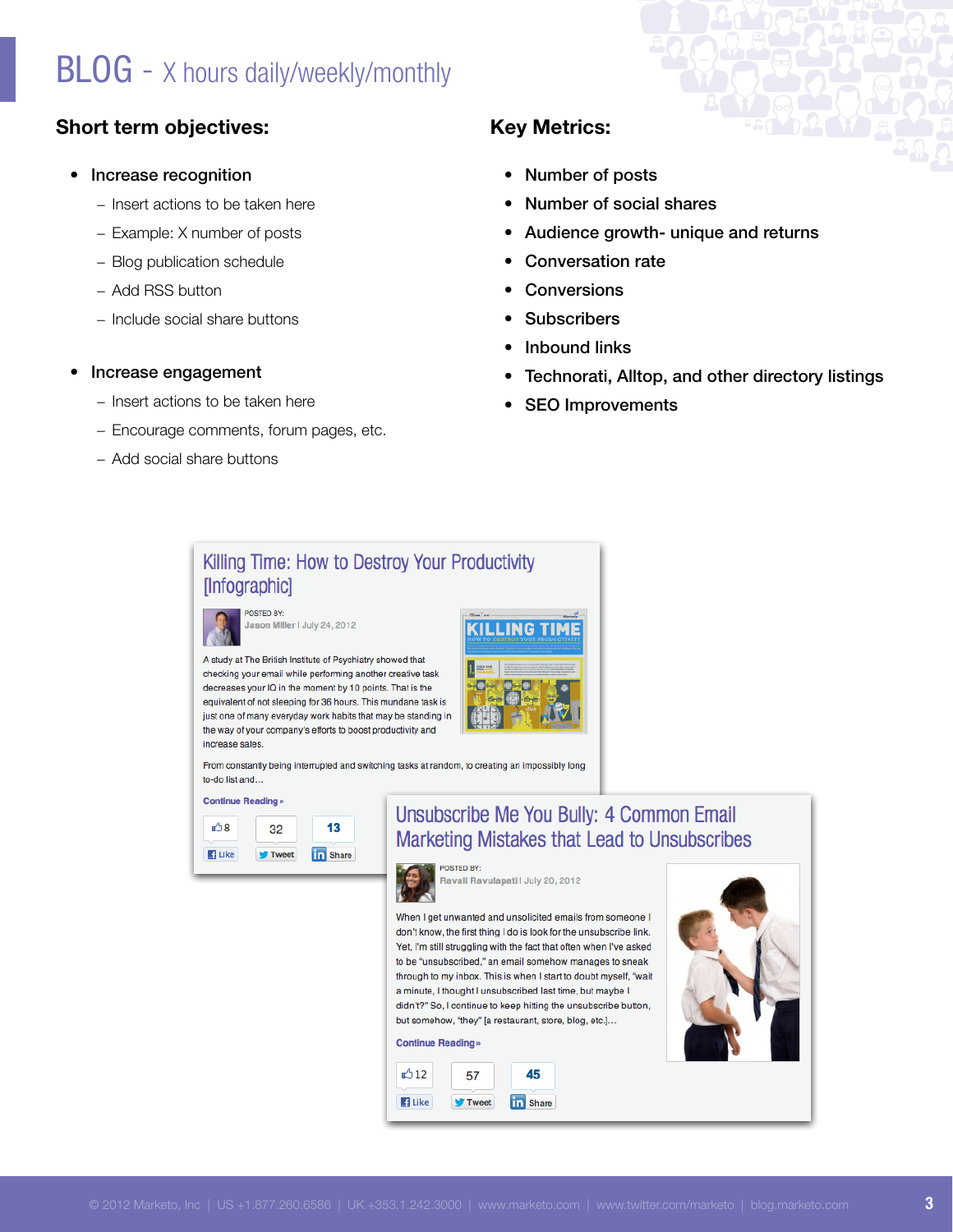### SOCIAL NETWORKS - X hours daily/weekly/monthly

#### Short term objectives:

#### • Facebook Fan Page

- − Insert strategic objective
- − Share a mix of relevant links, engaging content, videos, and polls
- − Make sure you promote upcoming events and create them in the events tab
- − X posts per day
- − Engage with influencers

#### **LinkedIn**

- − Insert strategic objective
- − Create a group
- − Add something about posting content to the LinkedIn company page
- − Identify other groups to follow and participate
- − Encourage employee participation
- − Monitor and participate in Q&A
- − X posts daily

#### Google+

- − Optimize for SEO
- − X posts per day
- − Share engaging content, videos, images, and relevant links
- − Comment on posts
- − Utilize Google Hangouts
- − Create and promote upcoming events

#### **Pinterest**

- − Create boards leveraging both content and company culture
- − Follow other businesses, thought leaders, customers, and partners

#### Key Metrics:

- Facebook Likes and posts
- **Linkedin Followers**
- **Referring traffic**
- **Linkedin Group members**
- • Linkedin Discussions
- Google+ Circle adds/followers
- Google+ mentions
- • Pinterest pins and follows
- **Kred and Klout scores**

in

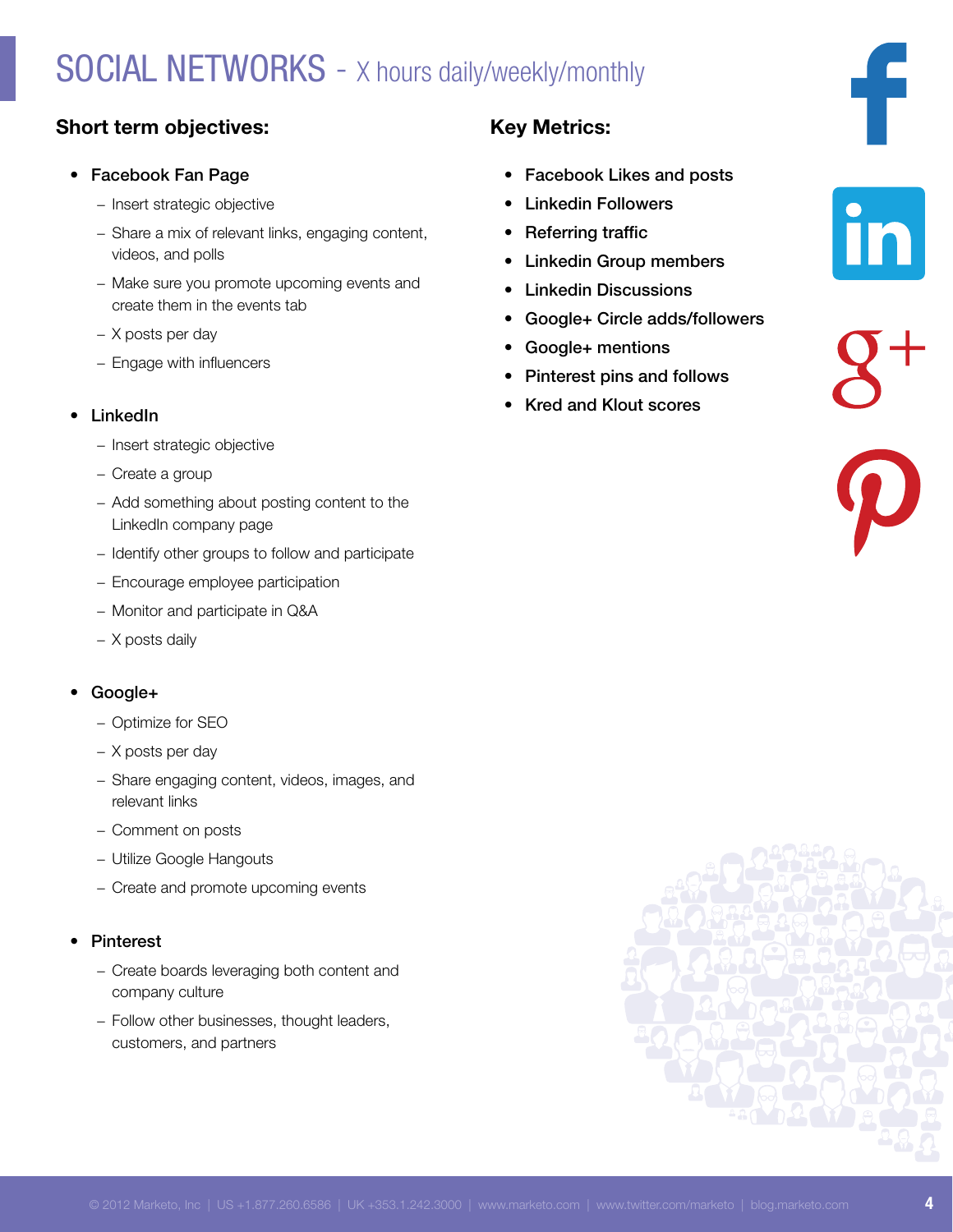## MICROBLOGGING (TWITTER) - X hours daily/weekly/monthly

#### Short term objectives:

- Promote content through Twitter
- • Segment influencers and create lists
- • Utilize promoted Tweets
- • Communicate support issues from Social Media to support team, ensure follow-up
- • Listen to relevant conversations
- • Build reputation

#### Key Metrics:

- • Followers
- **Mentions**
- **Retweets**
- • Retweet Reach
- • Replies Reach
- • Number of lists
- • Social Capital--influence of Twitter followers
- Number of potential prospects sent to sales
- **Posts**

### SOCIAL PR (BLOGGERS) - X hours daily/weekly/monthly

#### Short term objectives:

- Update bloggers on a regular basis about all new thought leadership and new products
- Interact with (plus interview, video, etc) at all relevant marketing conferences and local events

#### Key Metrics:

- Posts by social press
- • Referrals from social press

### WIDGETS - X hours daily/weekly/monthly

#### Short term objectives:

- Update bloggers on a regular basis about all new thought leadership and new products
- Interact with (plus interview, video, etc) at all relevant marketing conferences and local events

#### Key Metrics:

- usage of widgets (by count)
- Posts/mentions about social widgets offsite
- • Referrals from offsite widgets (if any)

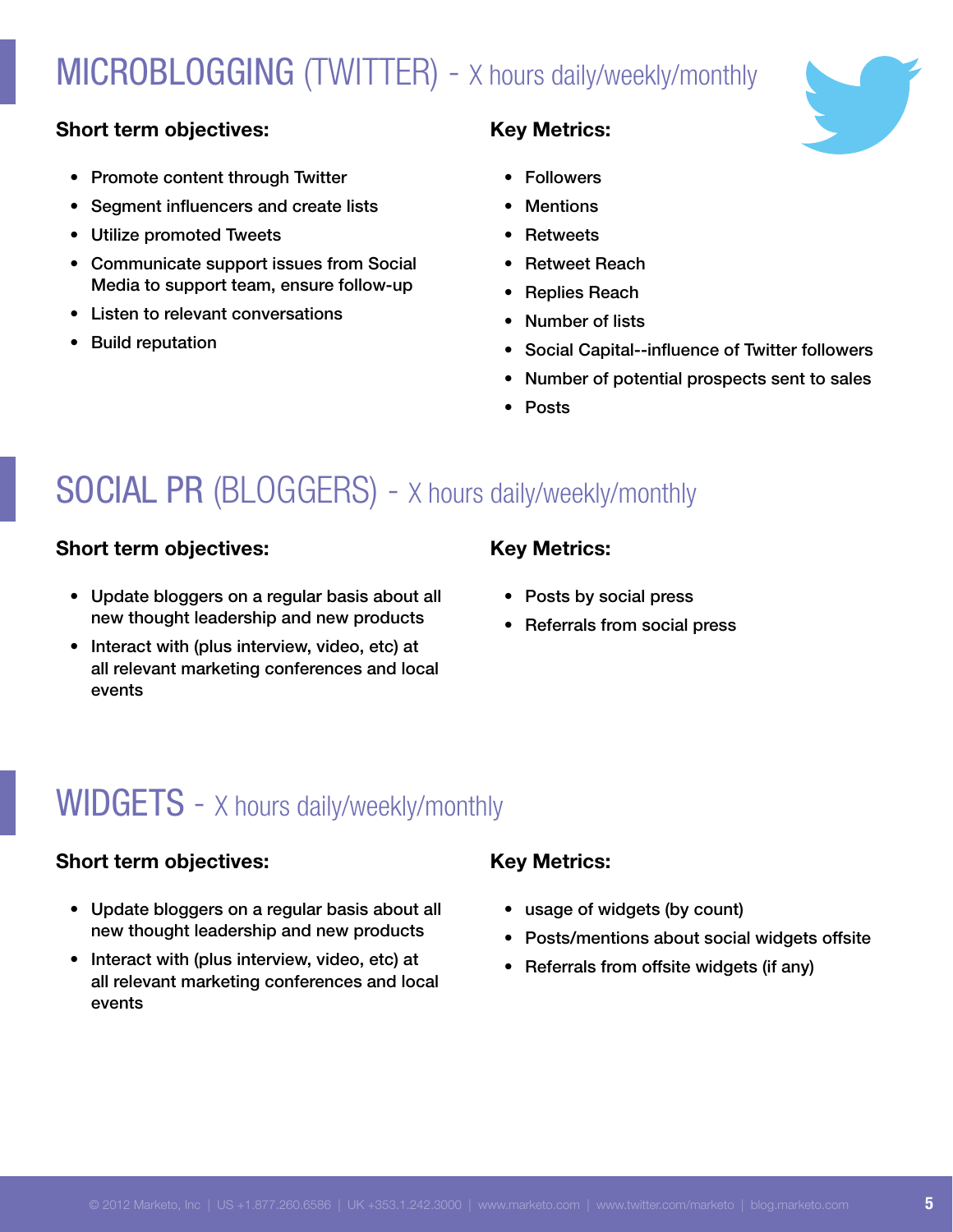### BOOKMARKING/TAGGING - X hours daily/weekly/monthly

#### Short term objectives:

Post key thought leadership to:

- • Reddit
- • Digg
- • Stumbleupon

Participate in communities:

• Review blog sources to identify additional bookmarking sites that may drive traffic

#### Key Metrics:

- Referrals from bookmarking/tagging sites
- Pages ranking on key terms from bookmarking/tagging sites
- • Views and submissions



### PEER TO PEER SOCIAL SHARING APPS - X hours daily/weekly/monthly

#### Short term objectives:

- Add a social element to every campaign to expand reach and increase engagement
- Share videos, reviews, ratings, and polls
- Use promotions and contests to spread your message like refer-a-friend and flash deals.

#### Key Metrics:

- • Social profile data capture
- Social reach
- • Impressions
- • Social activity and conversions
- Influencers and fans
- • Campaign performance and ROI
- Trends over time

### BLOG COMMENTING/Q&A SITES - X hours daily/weekly/monthly

#### Short term objectives:

- Participate on relevant message boards, blogs, and Q&A platforms
- Provide insight and thought leadership within your comments
- • Only include a link-back when relevant
- Work positive comments into your posts and then follow-up with a more detailed planation
- • Focus on building relationships

#### Key Metrics:

- Increased brand awareness on influential blogs
- • Link-backs and referring traffic
- Influencer mentions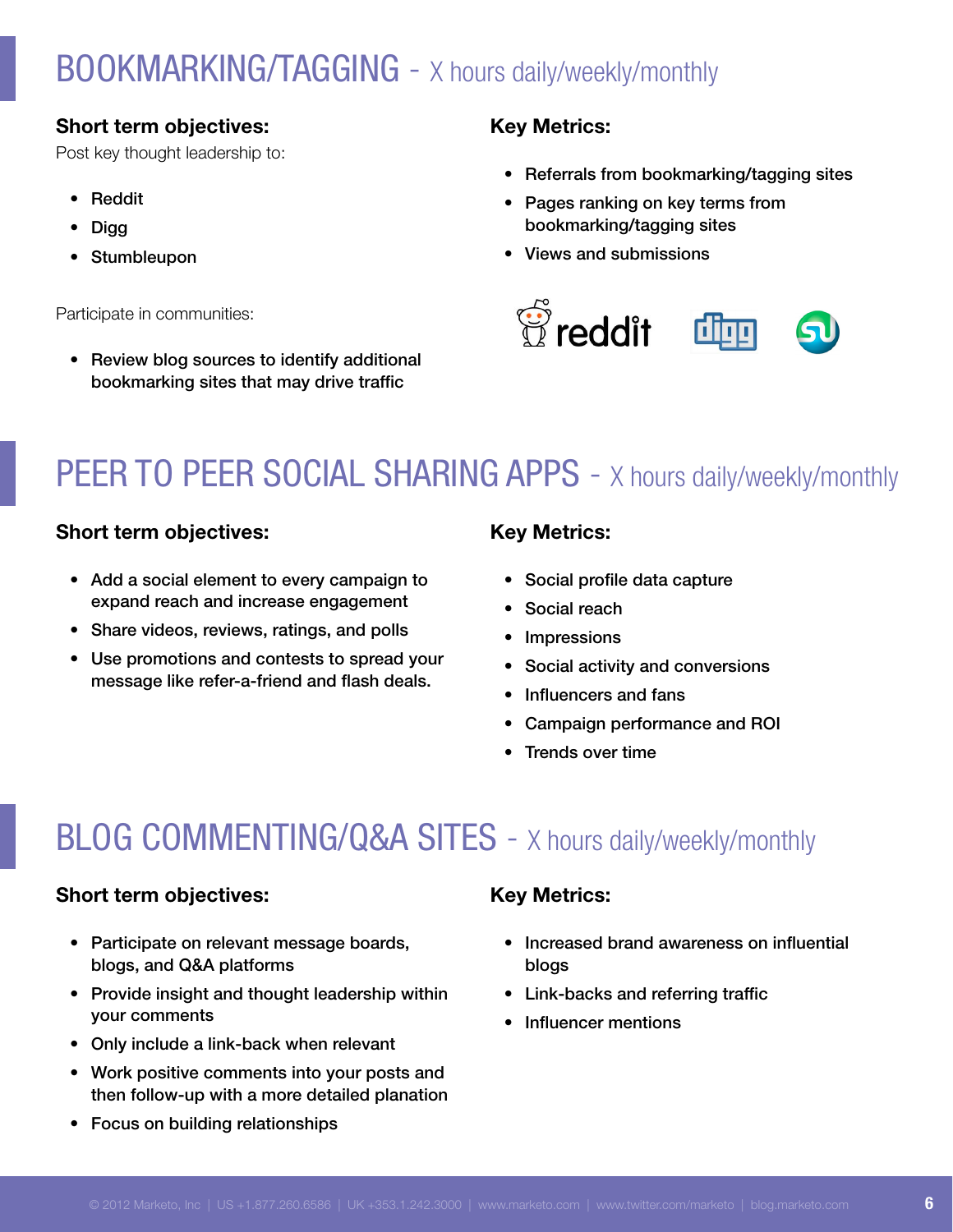### **ONLINE VIDEO** - X hours daily/weekly/monthly

Key Metrics:

- • Referrals from social video sites
- Views of videos on social sites
- Pages ranking on key terms from YouTube

**You Tube** 

facebook

flickr

#### Short term objectives:

- Update videos on social video sites and link to core site
	- − YouTube
	- − Facebook
- • Create video series for YouTube

### PHOTO SHARING - X hours daily/weekly/monthly

#### Short term objectives:

- Encourage employees to share any interesting and marketing relevant photos from social marketing or sales events
- Take pictures of any relevant marketing events
- • Utilize photo sharing sites to share images with links back to blog and core site
	- − Flickr
	- − Facebook Photo Gallery
	- − Our Blog
	- − Google Plus Photo Albums

#### Key Metrics:

- Referrals from photo sharing sites
- Views of photos on social sites
- Pages ranking on key terms from photo sharing sites

### PODCASTING - X hours daily/weekly/monthly

#### Short term objectives:

- • Create list of podcast directories
- Repurpose webinar content when applicable for resource section, promote through podcast directories and iTunes
- Record relevant phone conferences for use as podcasts, promote through podcast directories

#### Key Metrics:

- Referrals from podcast directories
- Views of podcasts if hosted on podcast sites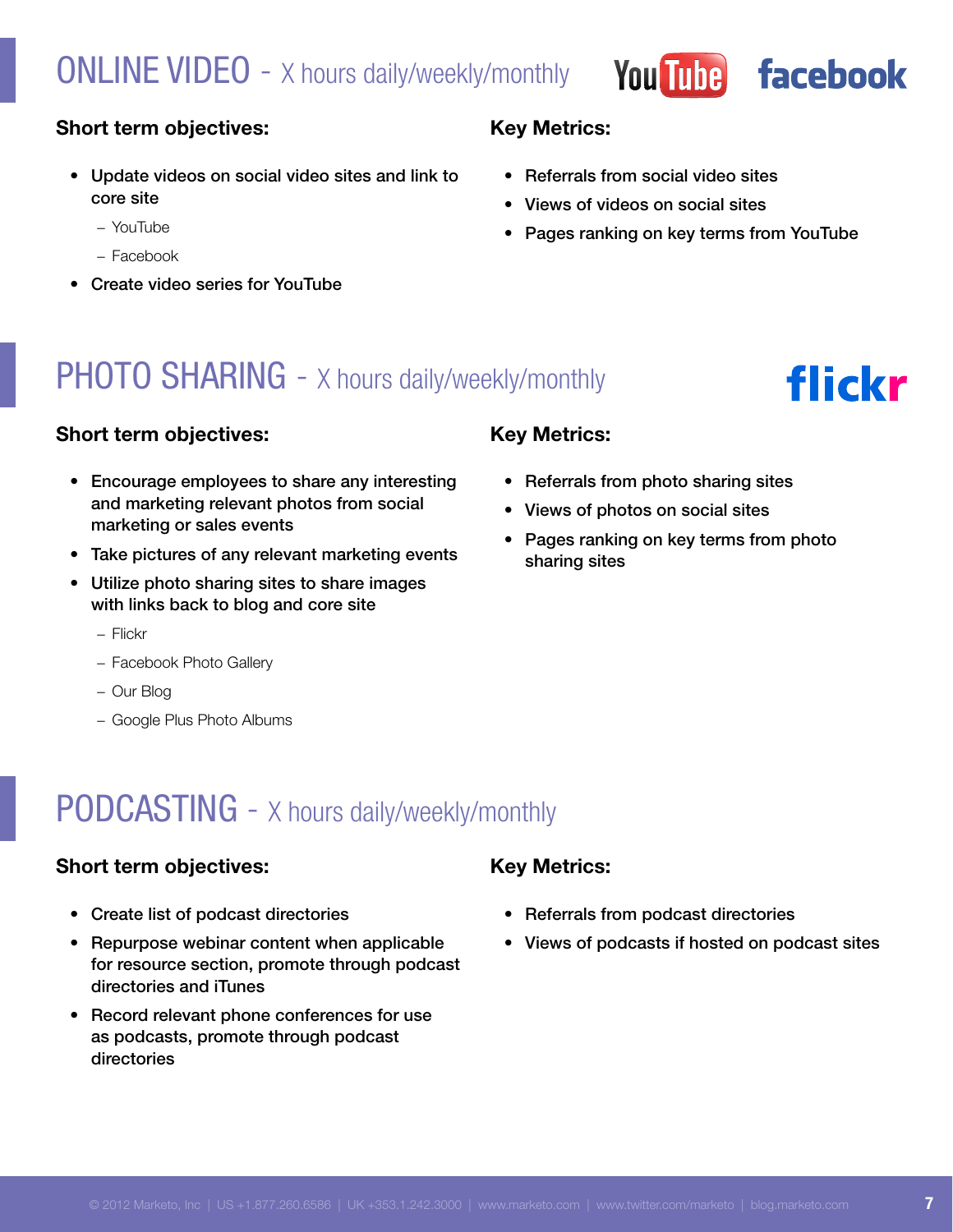### PRESENTATION SHARING - X hours daily/weekly/monthly

#### Short term objectives:

- Create X Slideshare presentations per quarter
- Post webinars, slide decks, infographics
- • Optimize for SEO
- • Generate views and leads



#### Key Metrics:

- • Followers
- **Presentations**
- **Presentation views**
- Number of leads generated
- **Total views**
- Downloads
- **Favorites**
- **Tweets**
- **Facebook likes**

### additional notes & objectives

- Match Buyer Personas to Social Media sites, adjust strategy above to better fit personas
- Train sales about better use of social media
- • Create company social media policy
- Discuss social media policy with SEO and SEM vendors
- • Encourage employees to be active participants in social media--don't be afraid to incentivize!

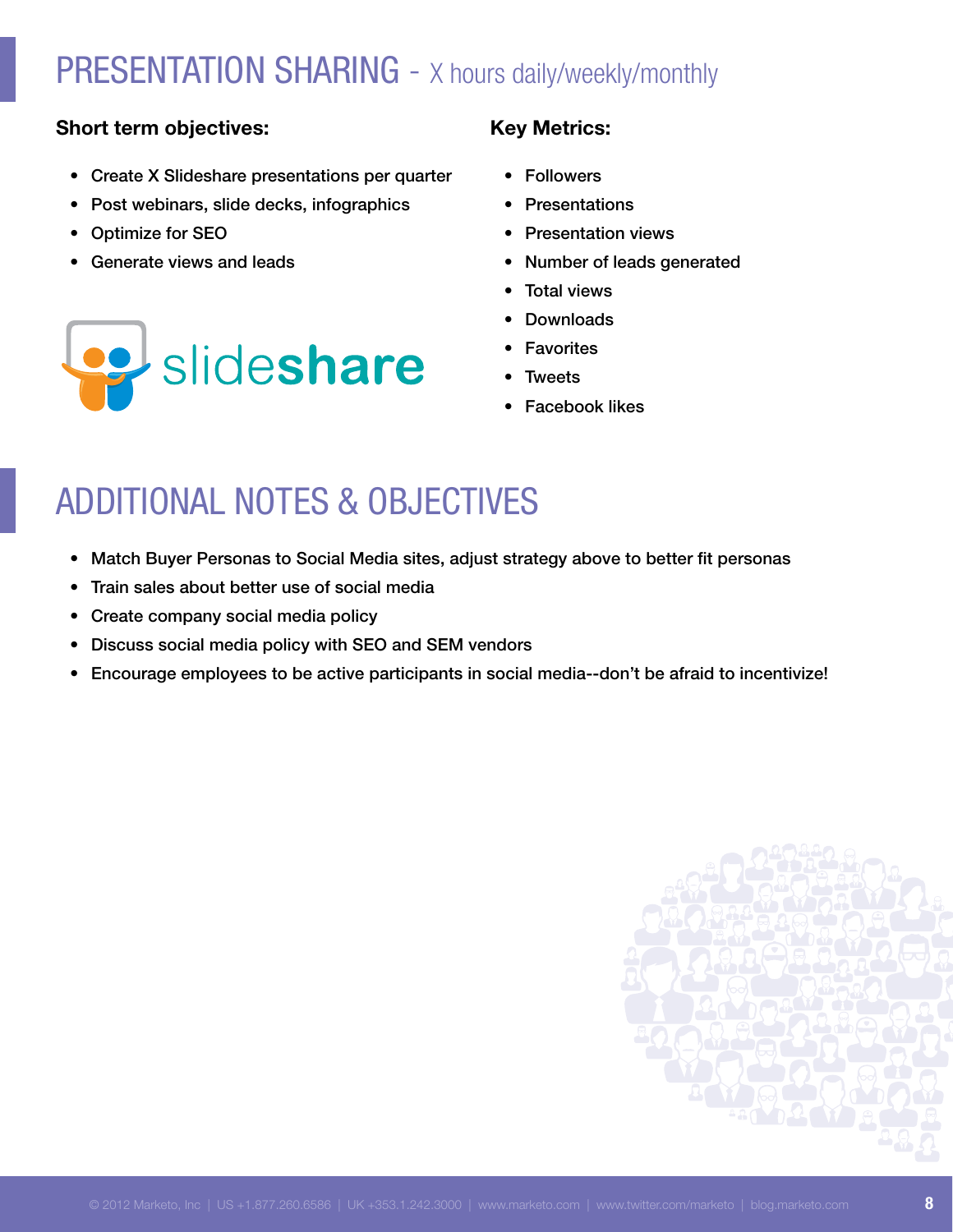

# About Marketo

Marketo is the fastest growing provider in Revenue Performance Management. Marketo's powerful yet easy-to-use marketing automation and sales effectiveness solutions transform how marketing and sales teams of all sizes work — and work together — to drive dramatically increased revenue performance and fuel business growth. The company's proven technology, comprehensive services and expert guidance are helping enterprise and mid-market companies around the world to turn marketing from a cost center to a business-building revenue driver. Marketo also offers Spark by Marketo™, a new brand of marketing automation tailored specifically for small businesses – the fastest-growing and largest segment of today's economy.

#### U.S.A. Headquarters

901 Mariners Island Blvd, Suite 200 San Mateo, CA 94402 Tel: + 650.376.2300 Fax: + 650.376.2331 [www.marketo.com](http://www.marketo.com) [blog.marketo.com](http://blog.marketo.com) [www.twitter.com/marketo](http://www.twitter.com/marketo)

#### EMEA Ltd.

Cairn House South County Business Park **Leopardstown** Dublin 18, Ireland Tel: + 353.1.242.3000